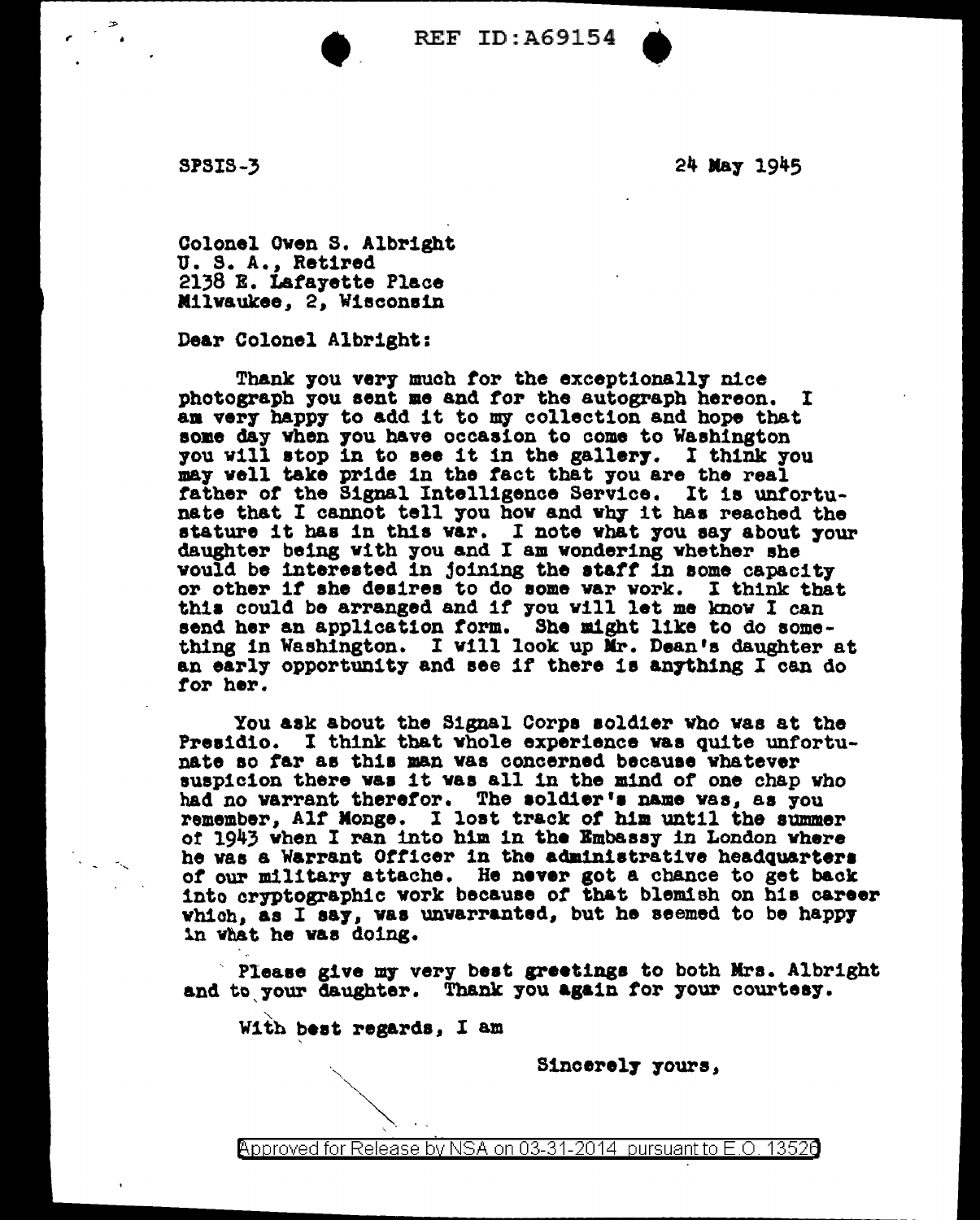ID:A69154 2138 6. La Layen e Prace V Lar Fredman Your letter has us, come in The mornings mail and I am mighty than to hear from You. I will be delighted in send you a protograph of myself as seen as I can go Krough my This + dig one out the a matter of fact I seek highly honored that Mu want one for the Jungor M. m. oned The traval Intellique Service Las centauly youe à Cong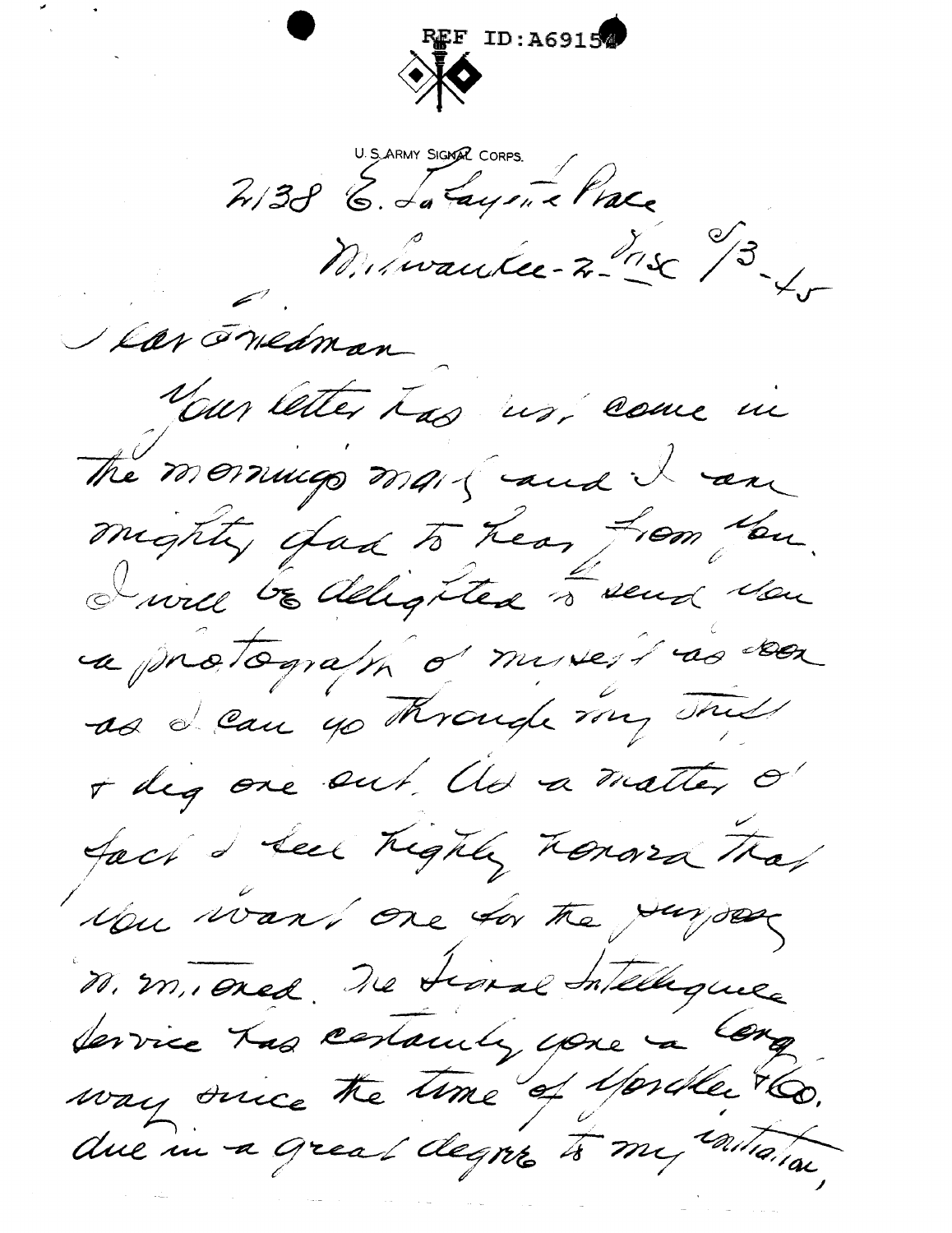our resion and REP461 69154 Uniced work That is one thing in my regid that That you are Too. I have thought of you from the tuice we last saw each sthe of the Prosidio of San Trancisco, and was sorry to hear of your illness due to overwork a course of years ago. I hope you are fine 8 fet new and that your your family are enjoying tife. Mirs allinght and I are living a comportable but quick tite there in Minwaukee. Our daughter unmanied, is living with us. He have a nice small about ment over tooking the take which is most comportable. He have tots of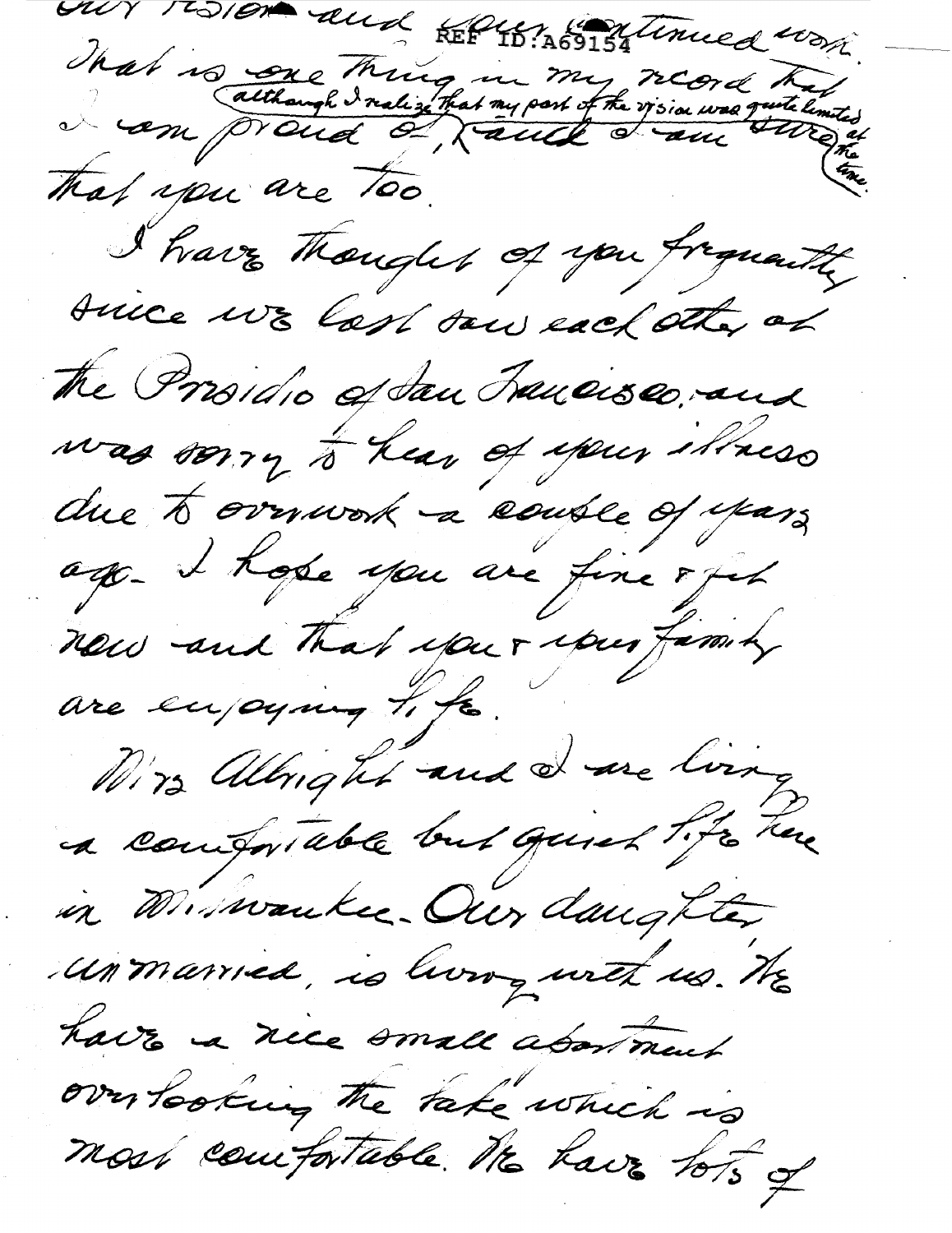

friends here, this is Mrs allington Kome you know. I play go? Two or three times a work in the summer, go duck + pheasant shooting once in a while in the Drug + fall and do a lot of comfortable reading during The winter months. The summers here are desight ful but the winers are not do hot to say the least and by the way, one of my golding partiers here, John T. Lean, Las a daughter working in your Ofice, or rather under Corderman which I suppose is your office or closely coordinated therewish Is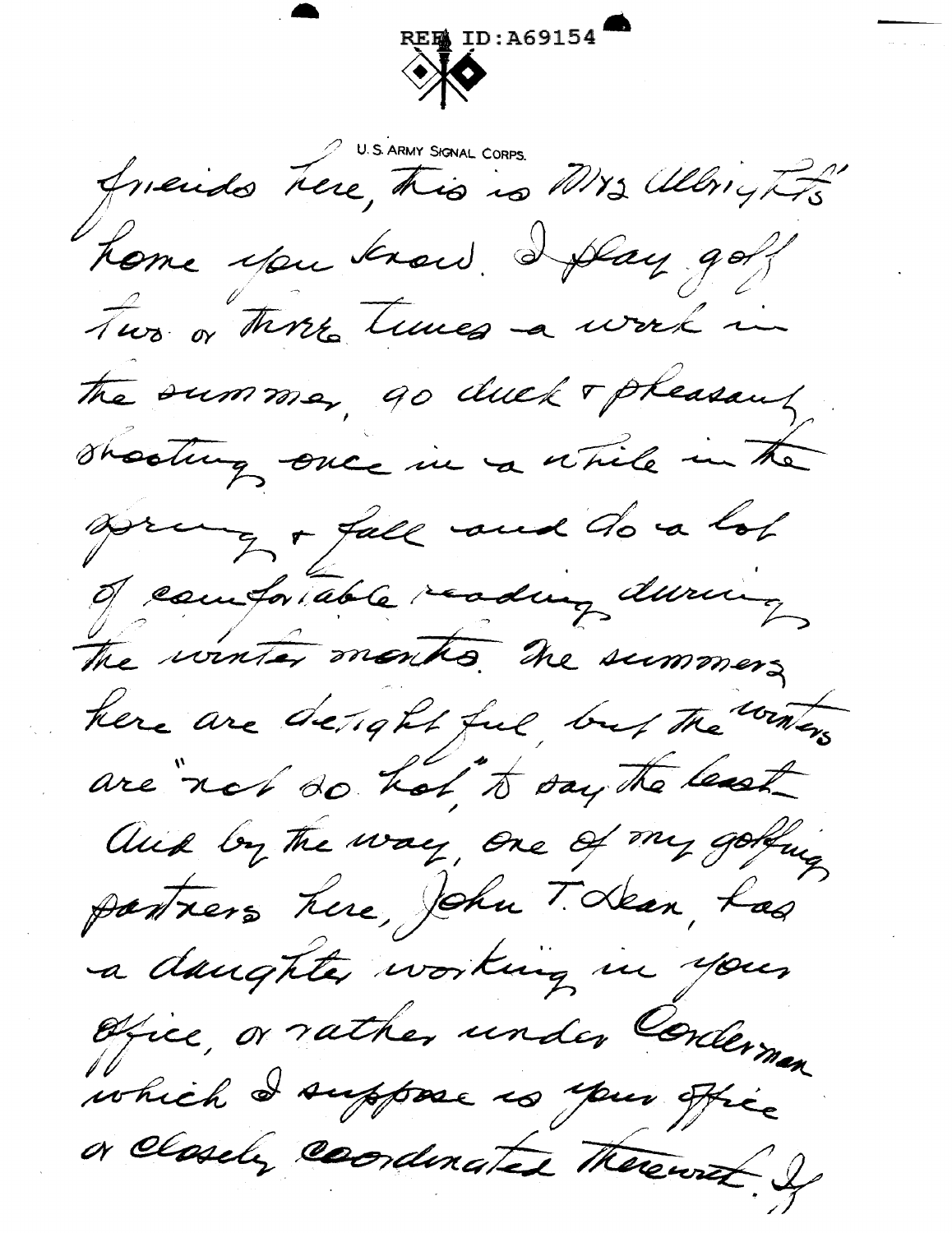it is controllent REF 10, A69154 d' d'en To her for me sometime I dont snow her, but I hear her father speak of tes quite often. Itus ter name is Ellen. Args me a livre somstime and give me some des cops dope. I gat awfully out of touch on the retired list\_ Phease romander me & Mrs. Friedman-and 21/sens the pecture along in the acks Successly Do you know what has not the and days was happened to the common the come to ending and the of alleges of bring on the was trying to get into said kits President Honolulus to was a follow and the first first and the most the means of the way to the way of the the state of the state of the state of the state of the state of the state of the state of the state of the state